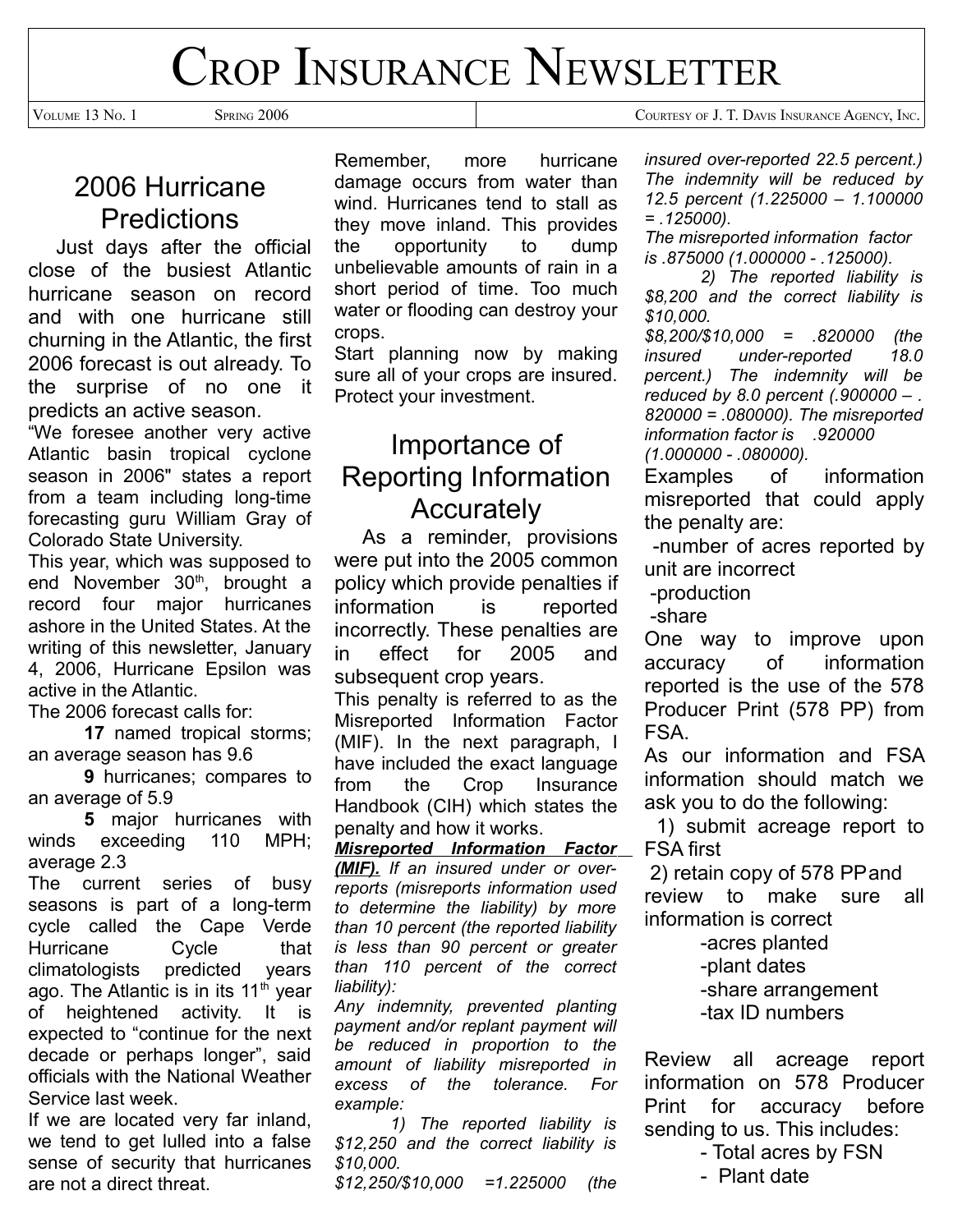- Share arrangement We will then enter your acreage from the information you submitted.

If we take acreage report by phone or from 578 Producer Print, you will be mailed an Acreage Report Letter along with your summary of coverage which states you have to make all changes or correction by Acreage Report Date. Any changes after Acreage Report Date are subject to approval by company.

### Adjuster Gross Revenue-Lite

A Whole Farm Revenue Risk Management Tool

AGR-Lite is a streamlined wholefarm revenue protection program. 2006 is the first year it is offered in Virginia.

This program is ????? and works well for producers of crops and commodities that there is no traditional coverage for, such as most speciality crops.

The program is based on the 5 year average of selected revenue reported on IRS Schedule F 1040 or equivalent tax forms, therefore, minimal additional record keeping is required.

### **Protection**

AGR-Lite provides protection against low revenue due to unavoidable causes. Covered farm revenue includes income from almost all crops and agricultural commodities including animals and animal products such as milk, aquaculture products grown in a controlled environment, and greenhouse production. The value of any crop production fed to animals is counted as animal income.

1 Volume 13 No. 1 Spring 2006 Courtesy of J. T. Davis Insurance Agency, Inc.

#### **Eligibility Requirements**

Basic eligibility requirements include having:

1. Five consecutive years of IRS Schedule F 1040 records (or same information from other tax forms) for the same tax entity for the past five years (unless at least 90 percent of a previous farming operation was transferred to the current tax entity). These records must be available for inspection.

2. Average annual adjusted gross

revenue of \$2,051,282 or less (\$1,000,000 max. policy liability).

3. Not more than 50% of allowable income from ag commodities purchased for resale, and

4. Expected potato revenue not to exceed 83.35% of the total revenue.

#### **Insured Causes of Loss**

Insurance is provided against loss of revenue due to any unavoidable natural occurrences, including but not limited to, adverse weather, fire, insects, disease, wildlife, earthquake, volcanic eruption, or failure of irrigation water supply, if applicable, that causes production losses that occur during the current or previous insurance year or market fluctuation that cause a loss of revenue during the current insurance year.

### **Coverage Choices**

Protection is calculated by multiplying the approved adjusted gross revenue (AGR) by the coverage level and payment rate percentage selected at the time of enrollment. Choices are:

\*65% Coverage Level with the

75% or 90% Payment Rate

\*75% Coverage Level with the 75% or 90% Payment Rate \*80% Coverage Level with the 75% or 90% Payment Rate

### Policy Entity Information

The very first steps toward making sure you are properly insured is to make sure the policy name and tax I.D. number are correct and up to date.

This means how your crops are insured, how they are sold, and how they are recorded at FSA should be one and the same.

Agricultural Risk Protection Act (ARPA) requires the "Federal Crop Insurance Corporation (FCIC) and the Farm Service Agency (FSA) must reconcile all relevant information received by the corporation or FSA for a producer who receives crop insurance coverage." Bottom line, make sure policy name and tax I.D. are the same as recorded at FSA.

Occasionally, insured entity types do change - marital status changes, an individual creates a partnership, corporation, officers added to a corporation, etc. Any change which involves a social security number or tax I.D. number must be reported to us immediately and likewise to FSA. How you trade is how you should report.

Failure to make timely changes could result in program benefits being denied

## Features of the Crop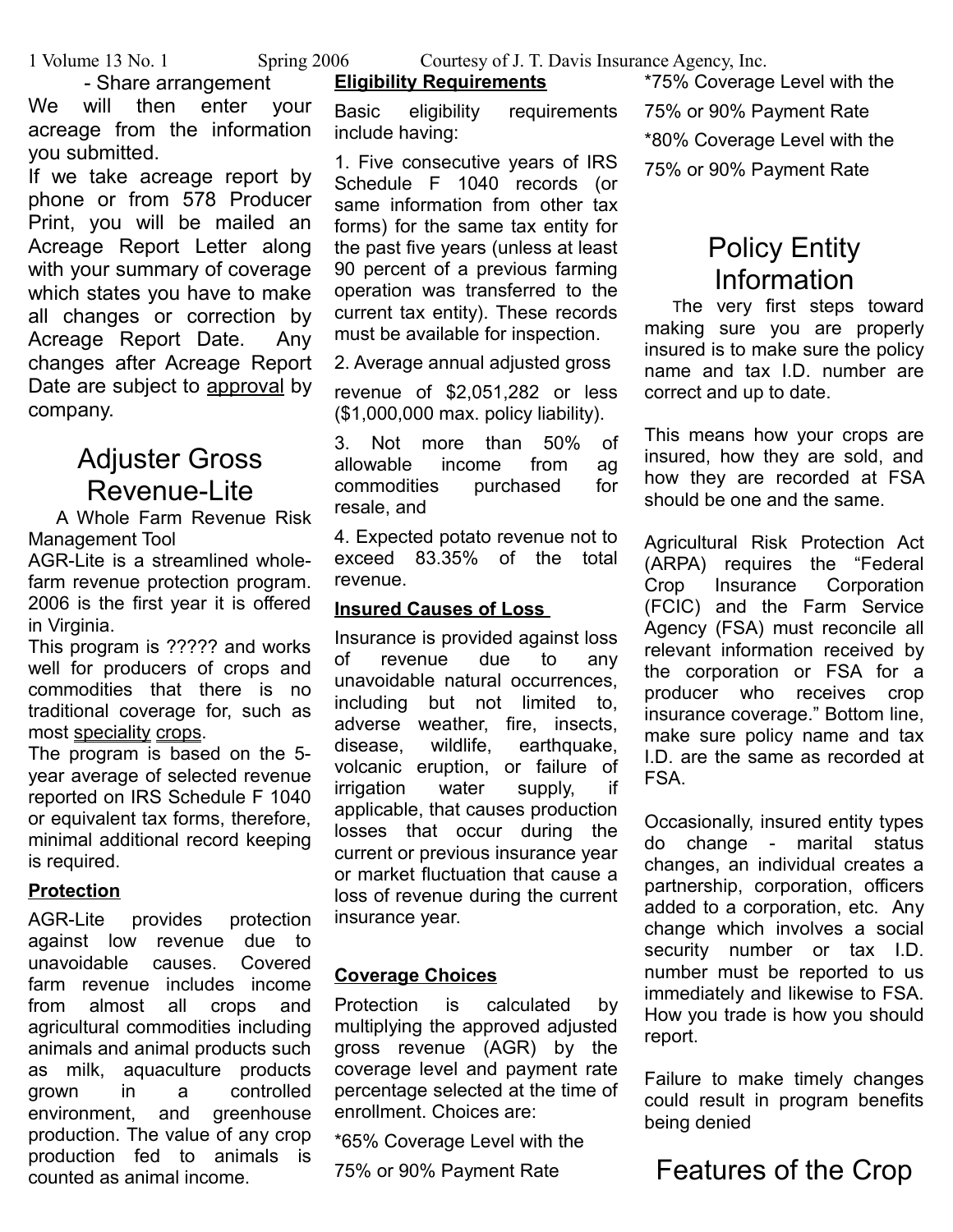### Insurance Program

#### - **60% option to remove low yields**

- A process has been implemented to allow farmers the option of dropping low yields from the APH database by inserting 60% of the county average yield into the database. This process helps keep your average yield up and provides a soft landing particularly in multi year loss situations.

#### - **10% cup protector**

- Your average yield cannot be reduced more than 10% in a given year even if your production is  $Q$  for that year

#### - **Yield floor protector**

 - Depending on the number of years you have been growing a particular crop, your average yield **cannot drop below 80%** of county "T" yield.

#### - **Prevented Plant Payments**

 - Crops such as corn, soybeans, grain sorghum, wheat, barley, cotton, and peanuts are covered which means you could be eligible for a payment (up to 70% of your guarantee, with buyup) should you be prevented from planting your crop due to a weather related problem (drought or excess moisture). No crops other than acceptable cover crops may be planted in the fields on which prevented planting payments are made unless double cropping history can be proved.

In order to qualify for a prevented

Our intentions at loss time are to get the losses worked as timely as possible and at the same time not disrupt your harvest schedule.

1 Volume 13 No. 1 Spring 2006 Courtesy of J. T. Davis Insurance Agency, Inc.

planting payment you must notify us within 72 hours after the *final planting date* if you do not intend to plant the insured crop during the late planting period or if late planting period is not available. If you intend to plant within the late planting period you must notify us within 72 hours after the *late planting period*.

#### -**Replant**

 - Should you have to replant due to an insurable cause you will be reimbursed for replant cost and you will keep your full guarantee. Replant payments are available for most crops.

The above features of the program are designed to keep your guarantee and yields higher.

### Your Duties When a Loss Occurs

Report all losses immediately.

Policy provisions state you need to **notify us** at least **15 days prior to or during harvest** and **leave representative samples** of the unharvested crop for an adjuster to inspect.

As requirements for each crop are different, refer to your policy for definition of representative samples or call us and we will be glad to go over with you.

In the case of flue-cured tobacco & cotton, a stalk inspection will have to be made after harvest is complete.

### E-Business

Did you know you can access all your policy information online?

Fresh market tomato & pepper claims require a post harvest inspection before the crop can be destroyed.

Should the current crop be used for a purpose other than originally intended, such as soybeans for hay rather than for grain, leave field samples for appraisal. Notify us so appraisal can be made.

**Corn CRC** to be chopped **for silage** - **an appraisal must be made if you are anticipating a loss**. Call us and we will go over your trigger point for a loss.

Be sure production is kept separate by unit according to your insurance contract.

Acceptable records at loss time are normally sale receipts for what has been sold.

**Field harvest records** such as wagon/truck loads **can only be used with prior adjuster approval**.

Do not co-mingle production from loss units with other units before getting permission from adjuster.

In cases where the adjuster volume of losses will not allow him to do pre-measurement timely then the company may waive this requirement.

Any pre-measurement waivers will have to be handled on a case by case basis. The assigned adjuster will work closely with you.

That's right, you can view your policy levels, reporting and planting dates, production information, as well as billing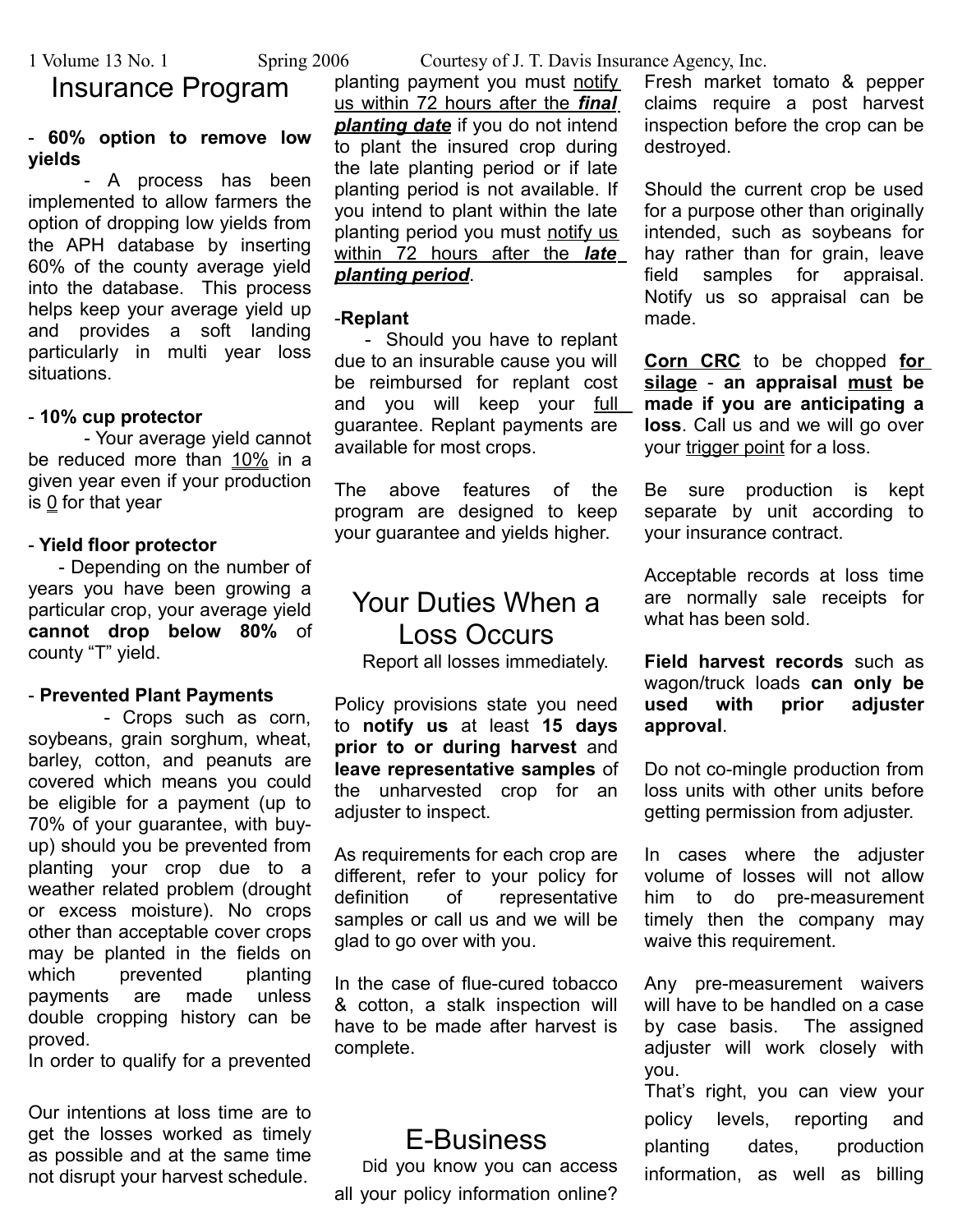1 Volume 13 No. 1 Spring 2006 Courtesy of J. T. Davis Insurance Agency, Inc. dates and amounts, and claims status. You can also print forms or send us e-mail. You can even sign up for Direct Deposit of loss payments which will get your funds to you without mail or bank delays. You will also be able to read current agricultural news and check the weather forecast in your area.

It's all very simple!! Just go to our website at www.jtdavisins.com and click on the RCIS Ag link. On your first visit you will need to register to activate your online account access and create a password. So make sure you have your tax ID number available. Call or e-mail us if you have any questions.

### Revenue Products

How you manage your risks with grain crops can mean the difference in whether or not a profit is realized.

You should include commodity program payments as provided by FSA in planning for profitability.

Forward contracting allows you to lock in higher prices. Farmers are forming marketing clubs which allows them to focus as a group on a number of marketing opportunities.

Crop Insurance offers revenue products as a means to allow you to forward contract more of your crops.

Revenue products are gaining popularity as they provide

protection against a loss of revenue caused by price fluctuation (either lower or higher than base prices) low yields, or a combination of the two. Moreover, you don't necessarily have to experience a production loss in order to trigger a payment.

Regular Multi Peril Crop Insurance (MPCI) provides protection only against yield losses.

The traditional revenue product has been Crop Revenue Coverage (CRC). More information on CRC is included in the next article of this newsletter. Track records for revenue products have been good in the past because of volatile price swings, both up and down.

Revenue Assurance (RA) will now be available for corn and soybeans in certain areas.

RA and CRC are very similar in coverage with only subtle difference. The main area we'll watch is the price rating. We won't be able to fully evaluate until revenue prices are released in early February for North Carolina and South Carolina. Price for other states will be released early March.

So stay tuned. Once all the data is in we will determine which product, MPCI, CRC, or RA is best for you.

### Digital Mapping/FSA

FSA, nationwide, is converting to a Global Imaging System (GIS) based mapping program which will prove to have many advantages.

The new computer generated map is a lot more "farmer friendly" in the sense that clarity is much better. Descriptors can be entered which can identify a landmark. By doing so, maps become easier to work with. In addition, maps can be printed in color which enhances the clarity even more.

You should request a new aerial photo of all farms in your operation and keep on file for your future reference.

We can, upon your request, provide you with a date calendar which will serve as a reference guide for all important dates**.**

### Tobacco

All types of tobacco, as of 2005, have been converted to an Actual Production History (APH) plan. Tobacco now falls into a category B crop which includes such traditional crops as corn, soybeans, wheat, etc.

This means you will be responsible for reporting your production each year. Production should be reported by FSN if you are insuring by FSN. A production reporting form was mailed to each insured last fall. If you have not returned this form please complete and return as soon as possible so information can be updated. This is very important as your guarantee and premium is based upon this updated information.

Flue cured tobacco will continue to use your tobacco classification (T-class) as taken from actuarial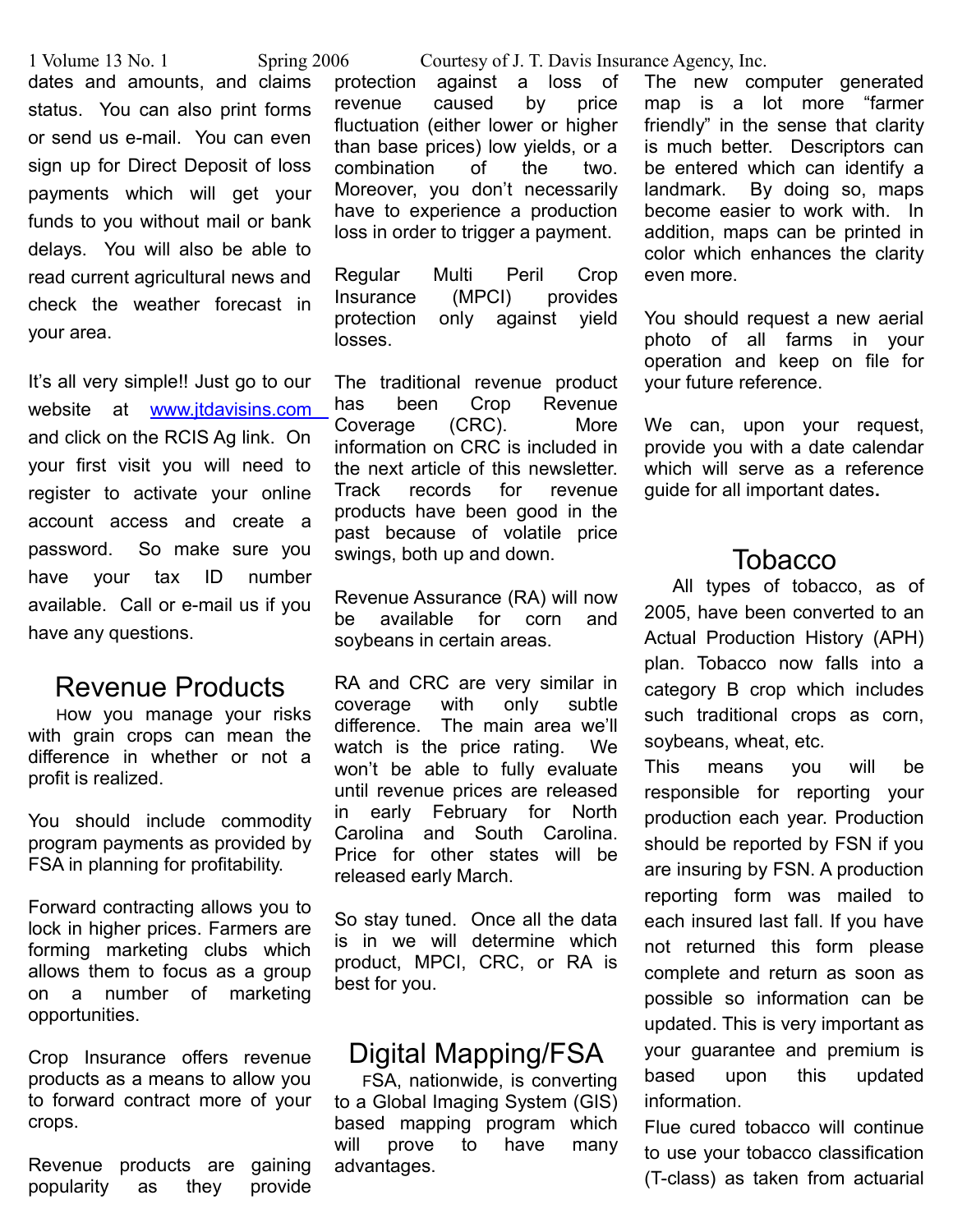in your database along with actual yields until four years of actual data is compiled. Once four years of actual yields are recorded then database will build to a ten year running history.

Burley tobacco was set up in 2005 using four years of actual or assigned yields. This data will continue to build each year into a ten year running history. Database is figured on actual production yet your guarantee is converted into a dollar guarantee as the old system worked. It is our understanding that in 2007 guarantee will be in pounds, as other types of tobacco are now, rather than dollars.

Keeping tobacco separate by FSN, if you elect to insure by FSN, is new to you as prior to 2005 all production was tracked by marketing card. This process will involve your marking by each bale on sales bill the FSN, unit number, or farm name as listed on your schedule of insurance. This provides a method for adjusters to track production back to summary of coverage when a loss occurs. By marking sales bills this also provides the same tracking mechanism should your database ever come under audit.

Remember, if sales bills are not marked then the adjuster will have to work loss as commingled production where all units that are commingled will have to be combined.

You will be a allowed the same yield protectors; 60% T-Yield plug, 10% Cup, and a Yield Floor, as

1 Volume 13 No. 1 Spring 2006 Courtesy of J. T. Davis Insurance Agency, Inc.

other Category B crops, when calculating future yields. These options are explained more in detail under (**Features of the Crop Insurance Program page**) This system works well for other APH crops.

## Pre-measurement of Acreage

Adds provisions allowing procedures to revise the number of acres reported on the acreage report when acreage measurement occurs after the acreage report date.

In order to qualify, you must provide us estimated acres prior to acreage report deadline and inform us that a pre-measurement service has been requested from a bonafide source such as FSA, or other qualified and/or certified measuring services.

You will have 40 days after acreage reporting to update your acreage report.

One way to assure you are within tolerance is to have acreage premeasured. FSA services are provided for a very reasonable fee.

### Written Agreement to Insure Burley Tobacco

Many producers who have not traditionally grown burley tobacco are beginning to look at growing burley as part of their farming operation.

If you are a new producer of burley in a county where burley has not been traditionally grown we can insure your crop through a Written Agreement.

A written agreement request must be submitted by us no later than cancellation date March 15, 2006. As certain information has to be obtained from FSA, contact us now so we can get the process started.

Producers who insured their burley tobacco through written agreement last year will soon be receiving information from us to sign and return.

Plan now to insure your burley for 2006.

## Fresh Market Tomato Program Expanded

The Fresh Market Tomato Program has been expanded in Tennessee to the following counties:

> Bledsoe **Cocke** Grainger Greene Hamblin Rhea **Washington**

Anyone interested in coverage in the above counties must contact us before sales closing - March 15, 2006.